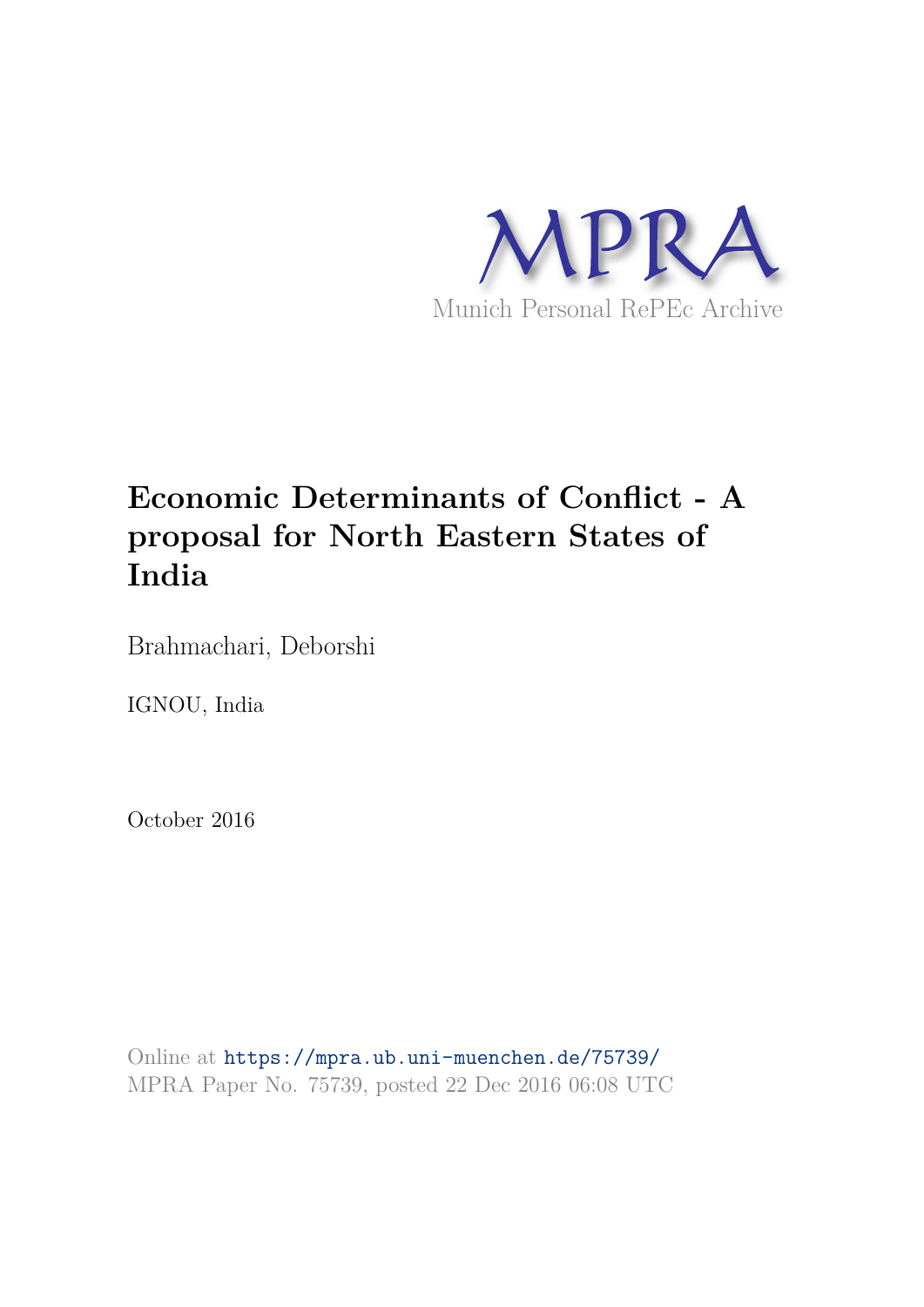Economic Determinants of Conflict: An Empirical study of North East Indian States

Deborshi Brahmachari\*

*\* The author is a Ph D scholar in IGNOU, New Delhi*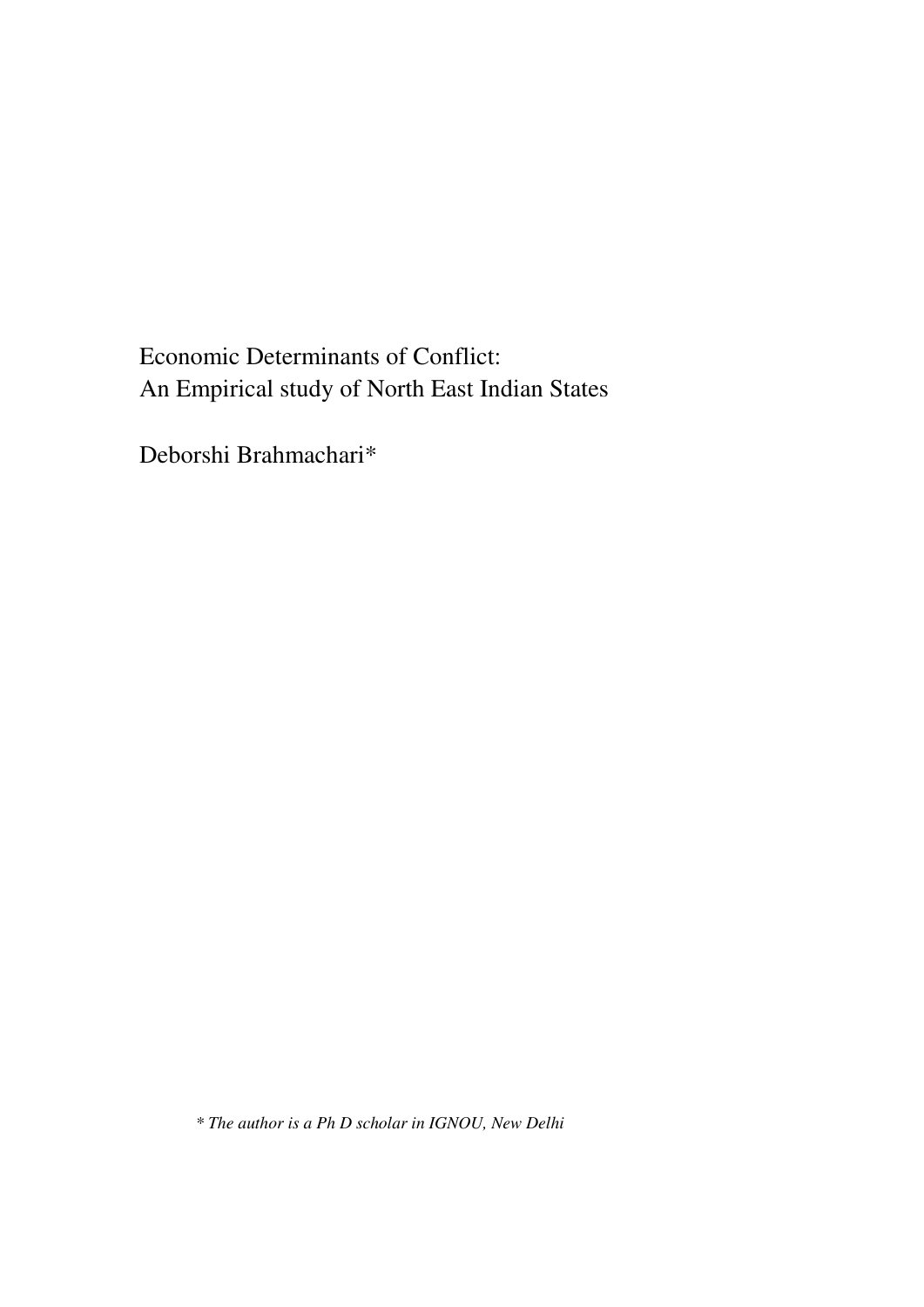# Economic Determinants of Conflict: An Empirical study of North East Indian States

# **1. Introduction**

The North Eastern region of India has been adversely affected by ethnic clashes, insurgency and counter insurgency since independence. It is generally agreed among theoreticians (Hirschman, 1978; Bhattacharjee, 1989; Verghese, 1996; Hazarika, 2004) that the underdevelopment of northeast Indian states has been a serious matter of concern for years now. Existing literature and newspaper reports mention ethnic nationalism, xenophobia, illegal migration, conflict over natural resources/ property rights and poor governance and delivery of public goods resulting in unequal distribution across various ethnic groups as some of the most important drivers of conflict in North East India<sup>12345</sup>. Various insurgent outfits have been indulging in armed conflict for decades in most of the north eastern states on these grounds. History shows that ethnic conflict in the north-east has social and cultural roots. The turmoil has more to do with ethnic political aspirations and the effort to protect local territories and resources.(Shimray,2004)et al.

Conflict is multi-causal and multi-dimensional and can result from a combination of the following factors<sup>6</sup>:

- *Political and institutional factors*: Weak public institutions, political exclusion, breakdown in social contract, corruption and identity politics/ xenophobia.
- *Socioeconomic factors:* inequality, exclusion and marginalisation, absence or weakening of social cohesion, poverty, multi-ethnic groups with varying access to resources and public goods.
- *Resource and environmental factors*: scarcity of national resources often due to population growth leading to environmental insecurity, resource exploitation

Olson,(1965); Smith, D(2004), Hoeffler, A., (2012) et al. suggest that each of these factors may cause or be an impact of a conflict.

<sup>2</sup> Ashirwad A, et al. *Targeting the Other*, Frontline, 26<sup>th</sup> December, 2014 http://www.frontline.in/cover-

 $\overline{a}$ 

<sup>1</sup> Mander, H, *Nellie: India's forgotten massacre*, *The Hindu, December 14, 2008 :*

http://www.thehindu.com/todays-paper/tp-features/tp-sundaymagazine/article1437892.ece

story/targeting-the-other/article6672263.ece

<sup>3</sup>Langer, A, *Northeasts's reverse racism,* 

http://archive.tehelka.com/story\_main53.asp?filename=Ne210712Northeast.asp

<sup>4</sup> Oinam B, Patterns of Ethnic Conflict in the North-East: A Study on Manipur, Economic and Political Weekly Vol. 38, No. 21 (May 24-30, 2003), pp. 2031-2037

<sup>5</sup> *Ethnic Clashes And Bomb Blasts Have Killed Over 1000 In Assam in the last 15 Years*, India Times, march 2015, http://www.indiatimes.com/news/india/ethnic-clashes-and-bomb-blasts-have-killed-over-1000-in-assamin-the-last-15-years-230927.html

<sup>6</sup> *Understanding violent conflict,* GSDRC

http://www.gsdrc.org/go/conflict/chapter-1-understanding-violent-conflict/the-causes-of-conflict-part-1-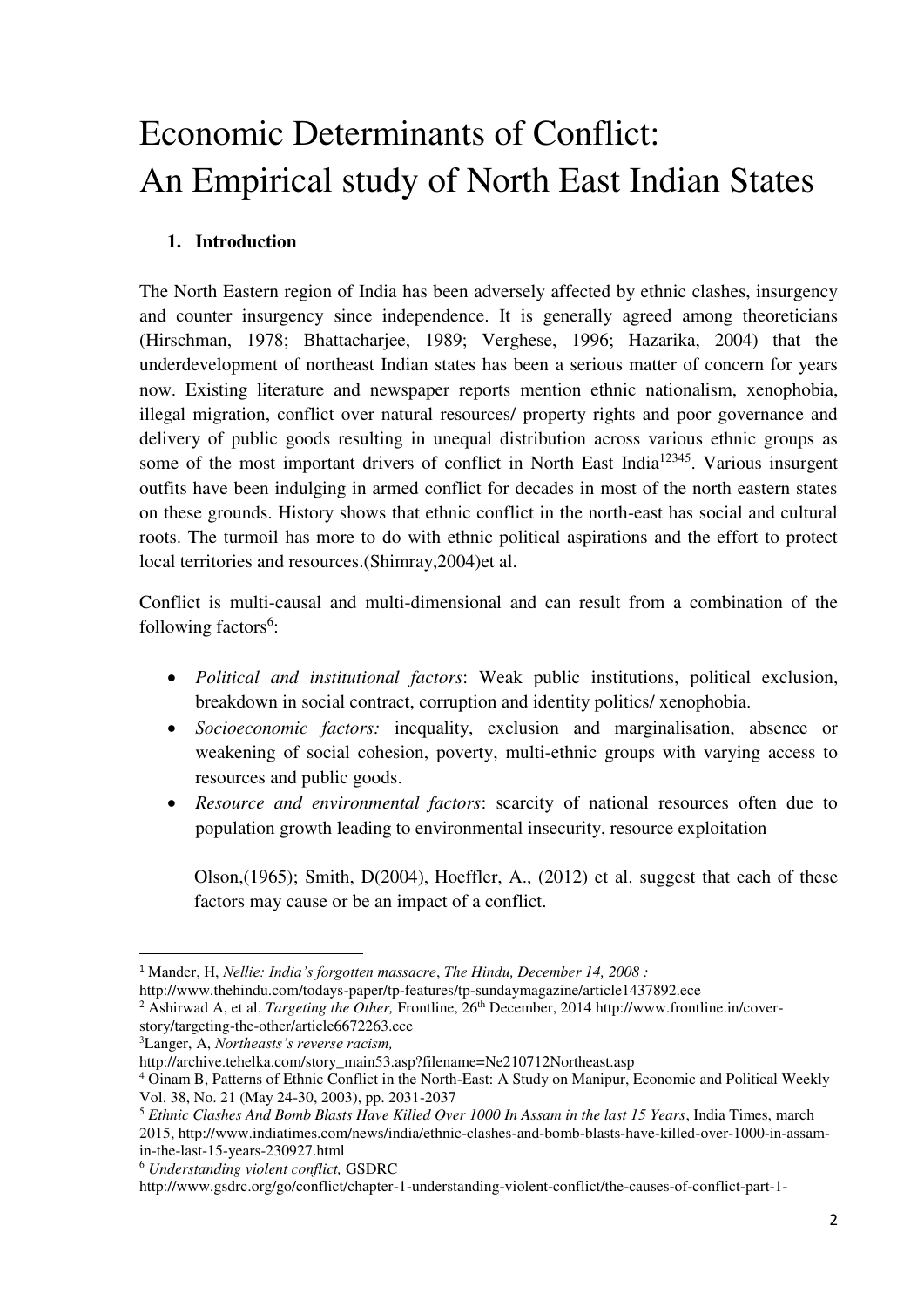#### **2. Literature Review**

While the Marxian argument that income inequality is one of the main causes for social conflict may hold true in some instances (Ray et al., 2011), other factors like cultural, biological, educational, occupational, lingual, racial, historical and socio- political differences also play equally important role. Existing literature suggests that racial and linguistic diversity plays a crucial role in triggering social conflict. An ethnically diverse society may be more prone to conflicts (Braubaker and Laitin 1998; Fearon and Laitin 2003a; Esteban and Ray, 2011 et al). Do and Iyer (2010) found evidence that greater caste diversity is associated with higher level of conflict. Ethnic Conflict may be a factor of low economic growth (Easterly and Levene 1997; Montalvo and Reynal-Querol 2005b), high corruption (Mauro1995), low social adherence and participation (Alesina and La Ferrara 2000), low contribution to local public goods(Alesina et al. 1999; Alesina and La Ferrara 2005; Bossert et al. (2011) and reduced literacy and schooling (Alesina et al. 2003).

The literature on the subject also suggests that the incidence of conflict is negatively correlated with quality of governance (La Porta et. al. 1999), size of government social expenditure (Alesina et al. 2001) or social capital (Collier and Gunning, 2000).

Esteban and Ray (2011) describe a theory of conflict incidence where distributional measures are important factors. They introduce three indices which according to them explain conflict. The three related concepts are discussed below.

If there are m groups engaged in conflict, with  $N_i$  the number of individuals in groupi, N the total population, and the distance across two groups i and j is given by  $d_{ij}$ , then

Polarization P =  $\sum_{i=1}^{m} \sum_{j=1}^{m} n^2_i n_j d_{ij}$ 

Greenberg-Gini index  $G = \sum_{i=1}^{m} \sum_{j=1}^{m} n_i n_j d_{ij}$ 

Ethnic fractionalization  $F = \sum_{i=1}^{m} \sum_{j \neq 1}^{m} n_i n_j = \sum_{i=1}^{m} n_i (1 - n_i)$ 

Where,  $n_i \equiv \frac{N_i}{N}$  $\frac{N_i}{N}$  is the population share of group i.

The following table lists some of the important studies carried out in this subject, along with their objective, methodology and variables and major conclusions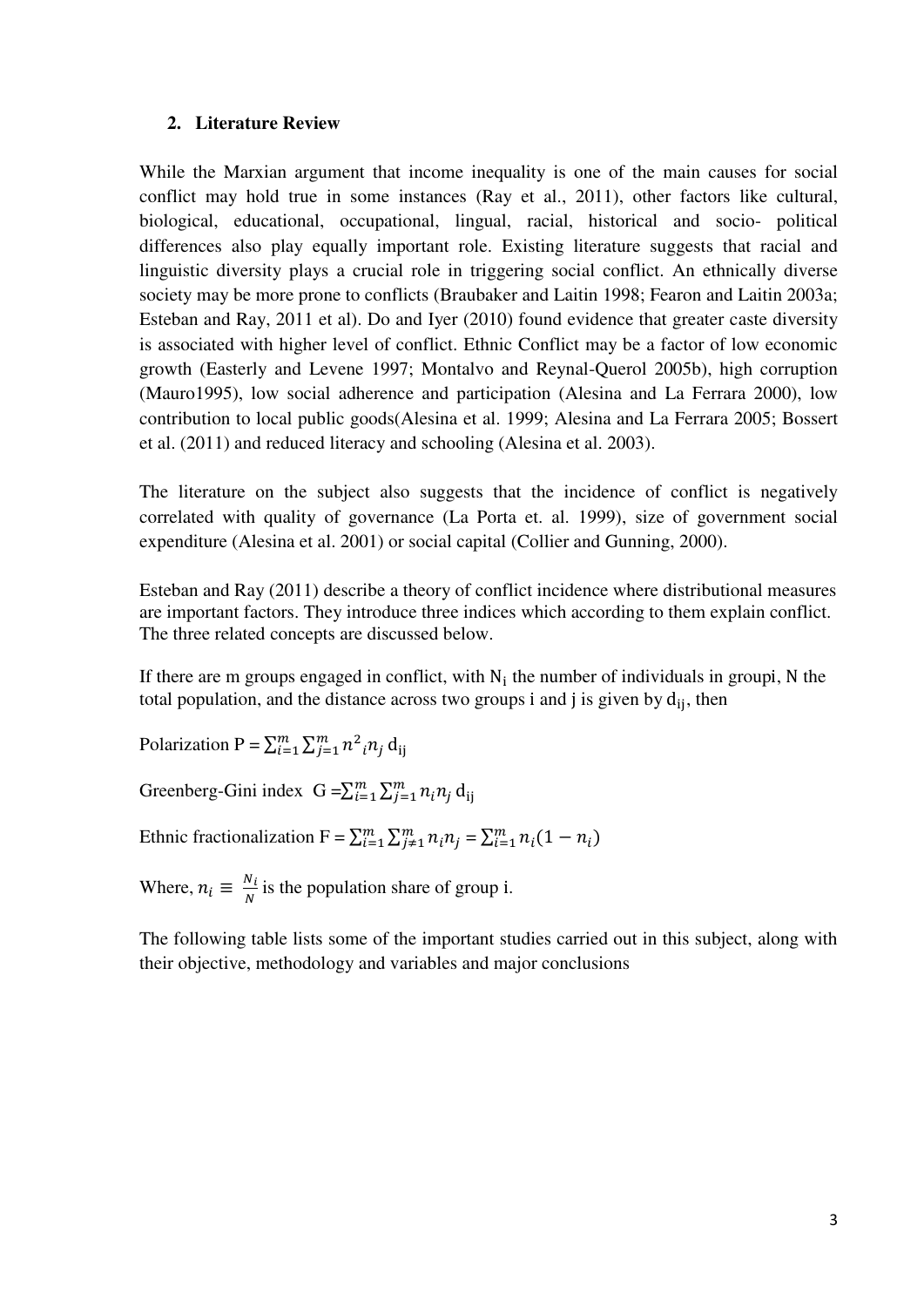| <b>Study</b>                                      | Objective                                                                                                                                                                                                                                                                                                                                                         | Independent                                                                                                                                                                                                                                                                                                                          | <b>Method</b>                                                                    | <b>Conclusion</b>                                                                                                                                                                                                                                                                                                                |
|---------------------------------------------------|-------------------------------------------------------------------------------------------------------------------------------------------------------------------------------------------------------------------------------------------------------------------------------------------------------------------------------------------------------------------|--------------------------------------------------------------------------------------------------------------------------------------------------------------------------------------------------------------------------------------------------------------------------------------------------------------------------------------|----------------------------------------------------------------------------------|----------------------------------------------------------------------------------------------------------------------------------------------------------------------------------------------------------------------------------------------------------------------------------------------------------------------------------|
|                                                   |                                                                                                                                                                                                                                                                                                                                                                   | <b>Variables</b>                                                                                                                                                                                                                                                                                                                     |                                                                                  |                                                                                                                                                                                                                                                                                                                                  |
| Alberto Alesina and<br>Eliana La Ferrara,<br>2005 | Using the updated data set<br>of Alesina, Arnaud<br>Devleeschauwer, Easterly,<br>Sergio Kurlat, and<br>Wacziarg $(2003)$ , the<br>study tests whether the<br>negative correlation<br>between ethnic<br>fragmentation and growth<br>holds irrespective of the<br>level of economic<br>development. Data relates<br>to 215 countries and<br>stretches over 40 years | Decade dummies for<br>1960's, 70's, 80's<br>Dummy for Sub-<br>Saharian<br>Africa, Latin America<br>and the Caribbean,<br>Dummy for<br>democracy,<br>Log of initial income,<br>Log of schooling,<br>Assassinations,<br>Financial Depth,<br><b>Black Market</b><br>premium,<br>Fiscal Surplus/GDP,<br>Log of telephones per<br>worker. | Seemingly<br>Unrelated<br>Regression.                                            | Public goods<br>provisions are<br>lower in<br>fragmented<br>societies.<br>Productivity's<br>relation to<br>diversity varies<br>according to the<br>political and<br>economic factors<br>of a country                                                                                                                             |
| Javier Gardeazabal,<br>(2011)                     | This paper investigates the<br>relationship between<br>linguistic fragmentation<br>and conflict through a case<br>study in the Basque<br>Country                                                                                                                                                                                                                  | Assassinations,<br>Conflict Index,<br>Population, linguistic<br>Polarization, Political<br>Polarization, Number<br>of votes,<br>Fraction of Population<br>with Higher Studies,<br>Unemployment Rate,<br>Employment over<br>Population, Population<br>of People born Abroad                                                           | Generalized<br>Method of<br>Moments<br>estimates for<br>a dynamic<br>panel data. | Using data at the<br>municipal level<br>the study shows<br>that linguistic<br>polarization<br>reduces<br>the level of<br>conflict and that<br>A high level of<br>the stock of<br>human capital is<br>beneficial for<br>reducing conflict<br>intensity.<br>Political<br>polarization does<br>not affect conflict<br>significantly |
| Hae S. Kim,<br>2006                               | The study aims at finding<br>major determinants of<br>conflict in less developed<br>countries. A panel data<br>based on both conflict-<br>stricken and non-conflict<br>stricken developing<br>countries (140 countries in<br>total), is used. The time<br>span covered in the<br>analysis is the 2000–2005                                                        | Population growth,<br>Gini, GDP growth,<br>HDI, Religious<br>Heterogeneity, Ethnic<br>homogeneity, dummy<br>for type of political<br>system                                                                                                                                                                                          | Econometric<br>analysis<br>(Logistic<br>Regression)                              | The empirical<br>analysis verifies<br>that political<br>system, ethnic<br>and racial<br>differences are<br>significantly<br>associated with<br>armed conflict                                                                                                                                                                    |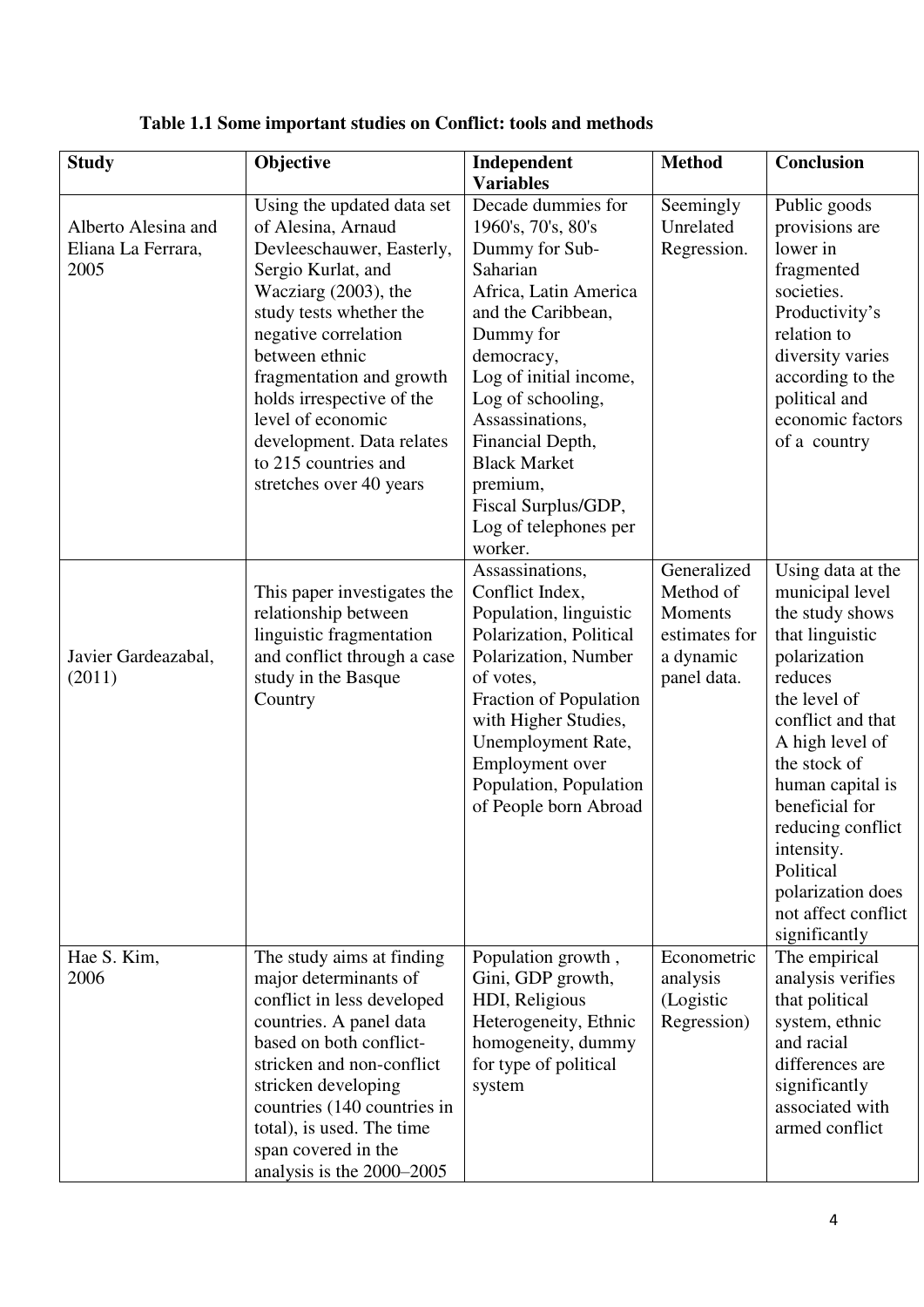|                                                         | period.                                                                                                                                                                                                                                                                                                                                                  |                                                                                                                                                                                                                                                                                                           |                                                                               |                                                                                                                                                                                                                                                                                                                                                    |
|---------------------------------------------------------|----------------------------------------------------------------------------------------------------------------------------------------------------------------------------------------------------------------------------------------------------------------------------------------------------------------------------------------------------------|-----------------------------------------------------------------------------------------------------------------------------------------------------------------------------------------------------------------------------------------------------------------------------------------------------------|-------------------------------------------------------------------------------|----------------------------------------------------------------------------------------------------------------------------------------------------------------------------------------------------------------------------------------------------------------------------------------------------------------------------------------------------|
| Joan Esteban, Laura<br>Mayoral, and Debraj<br>Ray(2012) | The study examines<br>empirically the impact of<br>ethnic divisions on<br>conflict through three<br>indices of ethnic<br>distribution: Polarization<br>(P), fractionalization (F),<br>and $(G/N)$ , where $G=$ the<br>Gini-Greenberg index <sup>7</sup><br>and N the total population<br>of a state. The study<br>covers 138 countries over<br>1960-2008 | Polarization (P),<br>fractionalization (F),<br>and $(G/N)$ , where $G=$<br>the Gini-Greenberg<br>index and N the total<br>population of a state,<br>Population, Per capita<br>GDP, oil/diamond<br>dummy,<br>Mountainous region<br>dummy, Democracy<br>dummy, Non-<br>contiguous states                    | Theoretical<br>model and<br>Econometric<br>analysis<br>(Probit<br>Regression) | The empirical<br>analysis verifies<br>that these<br>distributional<br>measures are<br>significant<br>correlates of<br>conflict. These<br>effects persist as<br>we introduce<br>country specific<br>measures of<br>group cohesion<br>and of the<br>importance of<br>public<br>goods, and<br>combine them<br>with the<br>distributional<br>measures. |
| José G. Montalvo and<br>Marta Reynal- Querol<br>(2002)  | This paper analyzes the<br>role that different<br>dimensions of ethnicity<br>plays in the process of<br>growth of a country using<br>a and Barro (1991)                                                                                                                                                                                                  | Real GDP per capita,<br>real domestic<br>investment (private<br>plus public) to real<br>GDP, Percentage of<br>secondary school<br>attained in the total<br>population, Percentage<br>of "Primary school"<br>attained" in the total<br>population, number of<br>assassinations,<br>religious polarization. | Pooled<br>Panel<br>Regression                                                 | The main finding<br>is that religious<br>conflict, is an<br>important factor<br>in explaining low<br>economic growth                                                                                                                                                                                                                               |
| José G. Montalvo and<br>Marta Reynal-Querol<br>(2005)   | This paper analyses the<br>relationship between<br>ethnic polarization and the<br>duration of civil<br>Wars.                                                                                                                                                                                                                                             | Log GDP, Log<br>Population, primary<br>exports, mountain,<br>non-contiguous states,<br>degree of democracy,                                                                                                                                                                                               | Logit<br>Regression                                                           | The results show<br>that ethnically<br>polarized<br>countries have to<br>endure longer                                                                                                                                                                                                                                                             |

<sup>&</sup>lt;sup>7</sup> If there are m groups engaged in conflict, with  $N_i$  the number of individuals in group *i*, *N* the total population,

Polarization  $P = \sum_{i=1}^{m} \sum_{j=1}^{m} n^2_i n_j d_{ij}$ 

 $\overline{a}$ 

Greenberg-Gini index  $G = \sum_{i=1}^{m} \sum_{j=1}^{m} n_i n_j d_{ij}$ 

Ethnic fractionalization  $F = \sum_{i=1}^{m} \sum_{j=1}^{m} n_i n_j = \sum_{i=1}^{m} n_i (1 - n_i)$ 

where  $n_i \equiv \frac{N_i}{N}$  $\frac{N_i}{N}$  is the population share of group *i*.

and the distance across two groups *i* and *j* given by  $d_{ij} \equiv u_{ii} - u_{jj}$  then,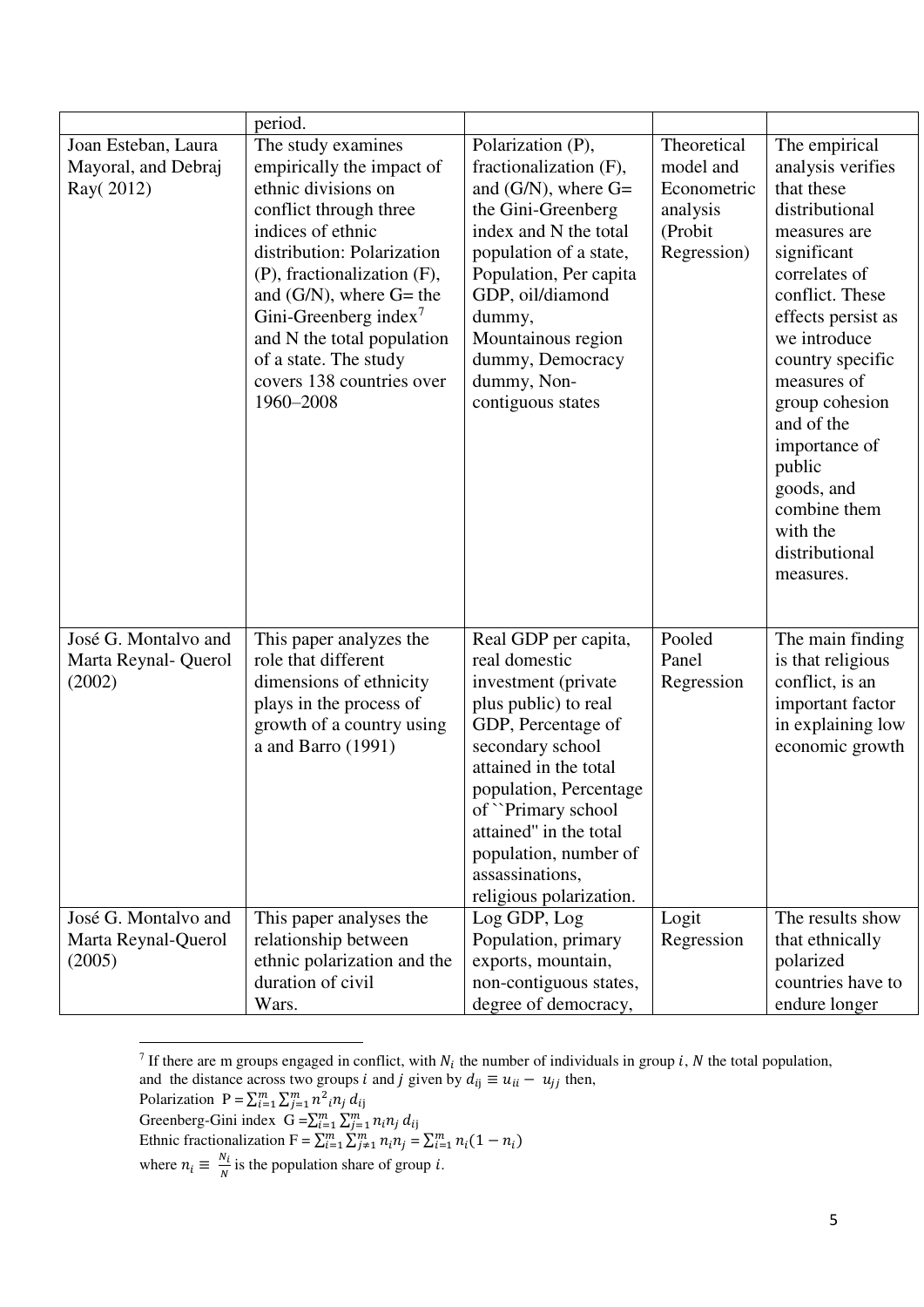| <b>Joseph Flavian Gomes</b><br>(2011)    | Using sub national data on<br>362 districts for 3 time<br>periods the study to<br>identify the causes of civil<br>conflicts.                                                                                                                                            | ethnic<br>fractionalization,<br>ethnic polarization,<br>religious<br>fractionalization,<br>religious polarization<br>Income inequality,<br>percentages of<br>Scheduled Castes &<br>Tribes, Distance from<br>state capital, Barren-<br>Rocky Dummy,<br>proportion forest<br>cover, log total area,<br>consumption pc, land<br>inequality,<br>%Scheduled Castes,<br>%Scheduled Tribes,<br>Density,<br>initial consumption pc,<br>Prop. Non landlord,<br><b>State and Time</b><br>Dummies | Pooled<br>Probit,<br>Pooled<br>Negative<br>Binomial<br>regression      | civil<br>wars than<br>ethnically less<br>polarized<br>societies.<br>The study finds<br>evidence on how<br>land inequality is<br>extremely<br>important for the<br>Maoist conflict.   |
|------------------------------------------|-------------------------------------------------------------------------------------------------------------------------------------------------------------------------------------------------------------------------------------------------------------------------|----------------------------------------------------------------------------------------------------------------------------------------------------------------------------------------------------------------------------------------------------------------------------------------------------------------------------------------------------------------------------------------------------------------------------------------------------------------------------------------|------------------------------------------------------------------------|--------------------------------------------------------------------------------------------------------------------------------------------------------------------------------------|
| Krishna Chaitanya<br>Vadlamannati (2011) | The study provides a<br>quantitative test of<br>whether deprivation and<br>persistent economic and<br>political discrimination<br>affect the probability of<br>armed conflict incidence<br>across nine North-Eastern<br>states of India during the<br>period 1970–2007. | Poverty rate,<br>Economic and<br>Political<br>discrimination, GDP,<br>Population pressures,<br>Ethnic affiliations,<br>Forest area, State<br>capacity, Availability<br>of arable land,<br>Neighbouring conflict<br>events, and distance to<br>New Delhi.                                                                                                                                                                                                                               | Econometric<br>analysis<br>(Probit<br>Regression<br>and system<br>GMM) | Absolute Poverty,<br>Relative poverty,<br>economic and<br>political<br>discrimination of<br>marginal groups<br>in these regions<br>are positively<br>related to conflict<br>outbreak |

*Source: Constructed through literature survey* 

The review of literature suggests that many empirical studies have used some economic variables like economic growth, population, public expenditure etc in past. This study attempts to introduce some new economic variables related to resource exploitation, illegal migration and size of ethnic majority to address sociological and political issues that are peculiar to North eastern region of India. While empirical models of conflict have become much popular in recent economic literature, very few studies have been done in India so far. Sub-national studies on India hitherto include (Gomes 2011, Remoe 2010, de Soysa and Vadlamannati 2010 and 2011, Urdal 2008 and 2007). Although these studies analyse the causes of conflicts, only one paid attention to the North-Eastern region of India. This study attempts to fill this gap.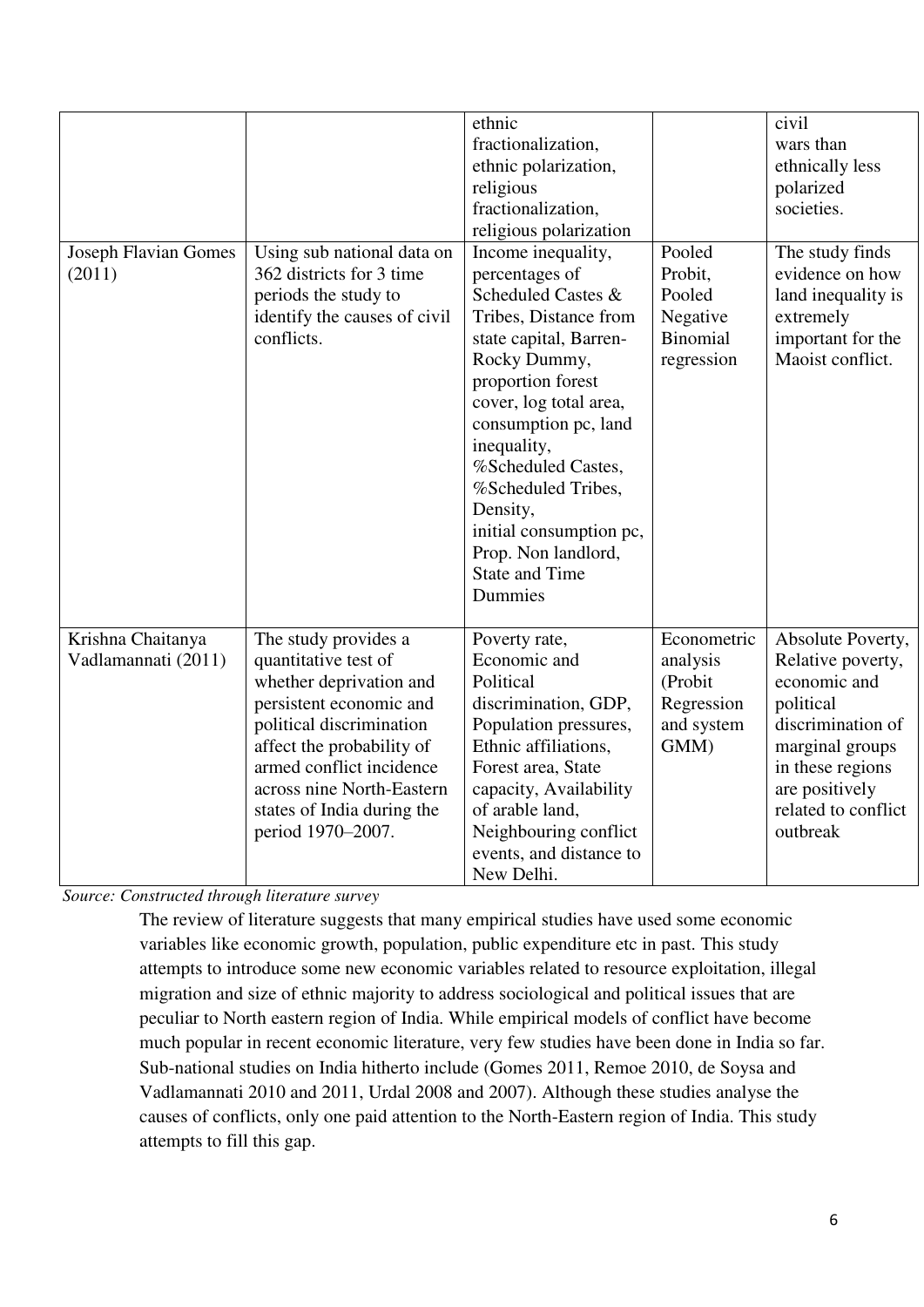# **3. Objective**

The study will attempt to estimate the likelihood of armed conflict across the 8 north east Indian states, Assam, Meghalaya, Tripura, Mizoram, Manipur, Nagaland and Sikkim for a span of over 40 years  $(1972<sup>8</sup>-2014)$ . It will also attempt to study the association between armed conflict and economic /socio-political/ policy variables; and suggest relevant policy measures.

# **4. Broad Research Questions**

While analysing the literature several questions arise, some specific to North East Region in India.

- 1. What causes violent conflict? What are the major economic *determinants of violent conflict* in North East India?
- 2. Is there two -way causality between *economic growth* and *occurrence of violent conflict* in these states?

The above research questions lead us to the following hypothesis

# **5. Hypotheses**

**H1** : Economic Growth is negatively associated with the probability of incidence of Conflict

**H2** : Economic Inequality, poor delivery of public goods and poverty are positively associated with the probability of incidence of Conflict

**H3**: There is two way causality between growth and incidence of Conflict

# **6. Methodology**

The research questions posed above will be dealt with theoretically and empirically. The theoretical foundations for social conflict have been provided by Ray et al. For the purpose of this study these models will be evaluated in the specific context of the selected states. Attempt will be made to modify or suggest modification to these models to incorporate the valid explanation of the determinants.

For empirical estimation-both time series analysis and a panel approach may be used. The analysis will be done using the data that would pertain to the eight north east Indian states viz. Assam, Meghalaya, Manipur, Mizoram, Nagaland, Tripura and Sikkim for a span of over 40 years (1972<sup>9</sup>-2014) and will use economic, political, social and policy variables to estimate the likelihood of the occurrence of an armed conflict (As mentioned in the following section)

l

<sup>&</sup>lt;sup>8</sup> Since Meghalaya was the last state within the Northeastern region of India to attain full statehood in 1972, we chose our time span accordingly to incorporate data from all the eight independent states in the region.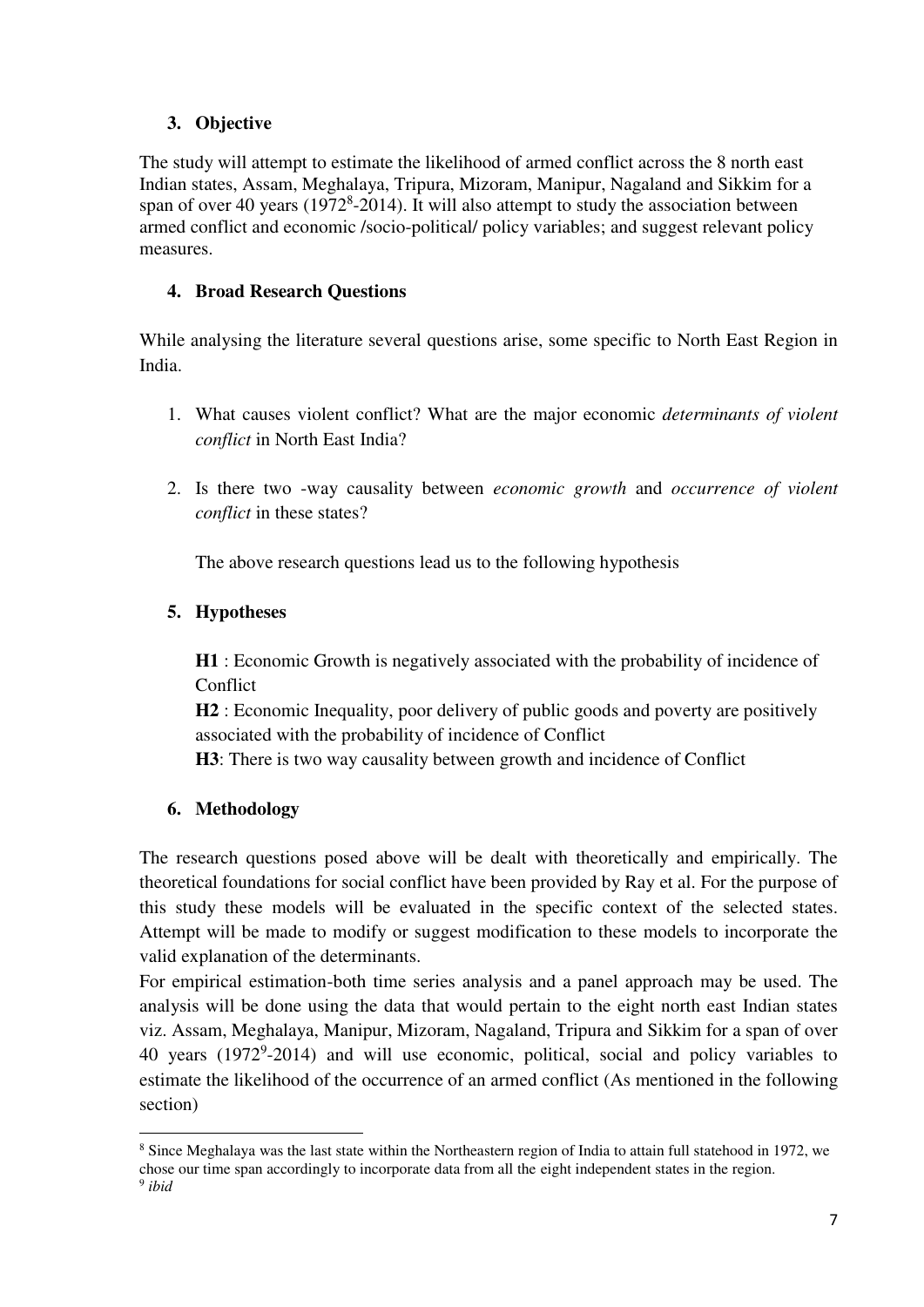#### *6.1 Empirical Analysis*

A binary dependent variable model will be used with time fixed effects and standard errors clustered at state level which assumes that the observations are non-independent within states but independent across. This will help us to estimate the likelihood of the occurrence of a conflict among the 8 North East Indian states. The choice of the specific binary dependent variable model will depend on the distribution of the estimated dependent variable. If  $\hat{Y}$ follows normal distribution, we will use a Probit estimator. We will attempt to estimate the relationship between occurrence of conflict and economic and socio-political factors that trigger it.

Further, tests will be carried out to check if a two-way causality can be established between economic growth and incidence/ occurrence of conflict for every state. Appropriate tests of robustness will be carried out to validate the results.

We estimate the relationship using the following specification:

$$
Y_{it} = \alpha + \beta_1 (Y_{it-1}) + \beta_2 (E_{it-1}) + \beta_3 (P_{it-1}) + \beta_4 D_{it} + \omega_{it}
$$

Where,

 =*Occurrence or incidence of conflict at time t*  −1 =*Occurrence or incidence of conflict at time t-1*  −1 = *Economic Variables at time t-1*  (−1)*= Socio-Political variables at time t-1*   $D_{it} =$  *Dummies*  $\omega_{it}$  = *Error term* 

- *Dependent variable (it)*
- *1. Occurrence or incidence of conflict(binary)*  Codes 1 for a year if there is a conflict in which casualties are 25 and above and 0 otherwise.

#### *Economic Variables(it-1) include*

*2. Per capita Net State Domestic Product (log)* 

NSDP per capita is expected to be negatively associated with likelihood of incidence of conflict. However, in a region like North East India, where growth faces many developmental/ sustainability constraints, NSDP per capita may be observed to be positively associated with likelihood of the occurrence of a conflict in some cases.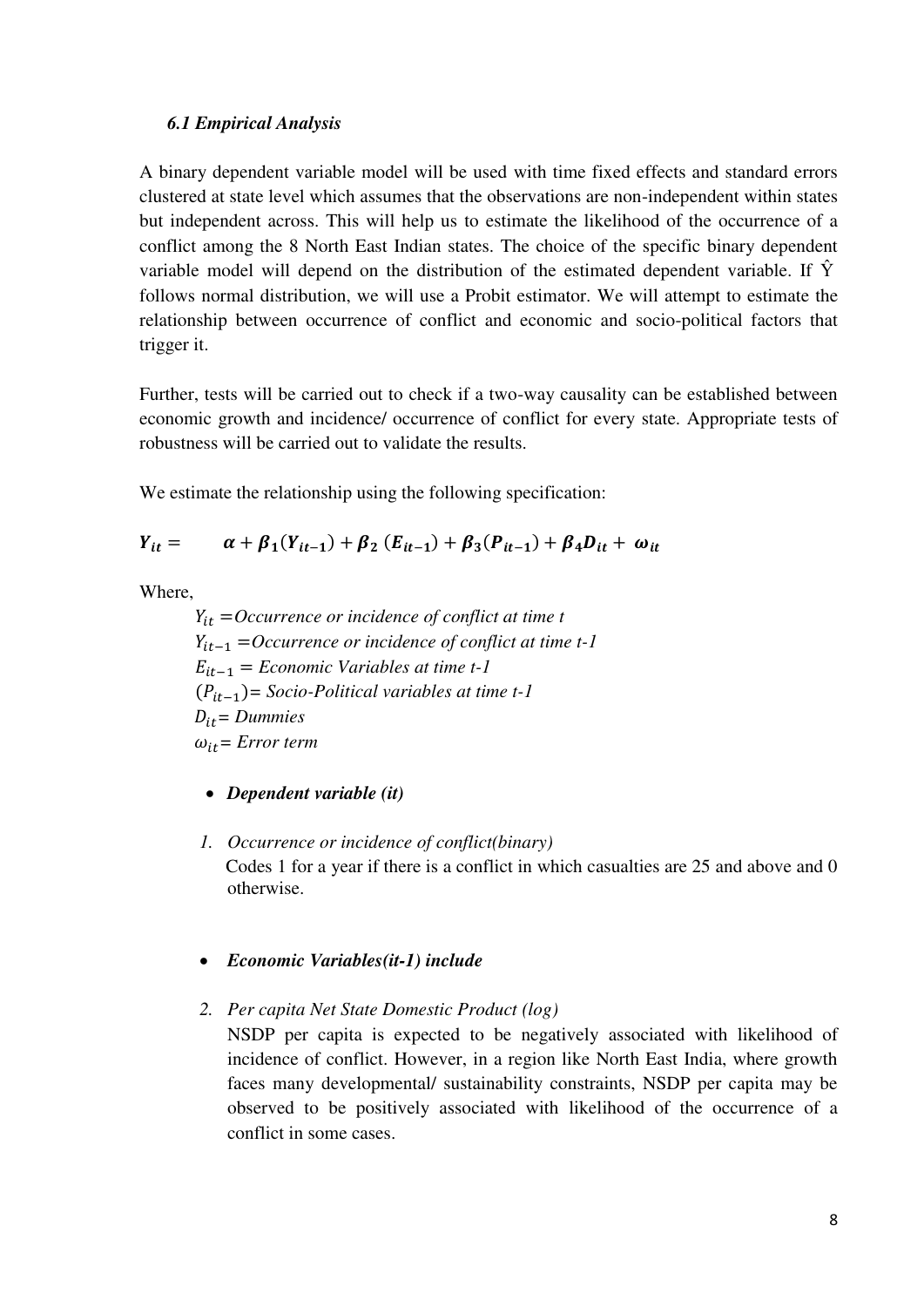- *3. Fiscal Deficit*
- *4. Public Debt by Net State Domestic Product*
- *5. Own Tax Revenue by Population*

Fiscal deficit, own tax revenue per capita and Debt to NSDP ratio are good indicators of a state's financial health. These variables are introduced to check if a state's financial behaviour is associated with conflict.

*6. Social Allocation Ratio* 

(State social expenditure/ Total expenditure by a state) is a good indicator of state's ability to create public goods. Public Expenditures on health, education and other social expenditures are expected to be negatively associated with the likelihood of the occurrence of a conflict.

*7. Share of mining and petroleum in Net State Domestic Product* 

This ratio measures the share of income generated in a state from its natural resources. In a mineral rich region like North East India it is expected to be positive, given that the mining areas are mostly inhabited by indigenous ethnic population across the 8 states.

- *8. Forest area in Sq. Kms (log)*  Forest area is expected to be negatively associated with conflict. States with high forest area in time *t* is expected to have faced less resource exploitation in time *t-1*
- *9. Arable Land per head (log)*
- *10. Population Density*

Arable Land per head and density are indicators of population pressures on land. It is expected that these variables will be positively associated with likelihood of the occurrence of a conflict. Density could also be negatively associated with conflict if the conflict is predominantly a rural phenomenon where there is high incidence of conflict with low density.

- *11. Poverty Rate*
- *12. Relative Poverty Rate*

Most conflict literature has flagged poverty to be an important determinant of likelihood of a conflict. Poverty rate and relative poverty rate is expected to be positively related with incidence of conflict.

*13. Gini co-efficient (Top ten percentile monthly per capita expenditure /Bottom ten percentile monthly per capita expenditure)* 

Income inequality has always been associated with incidences of conflict. States with high income inequality are also likely to be more susceptible to conflict.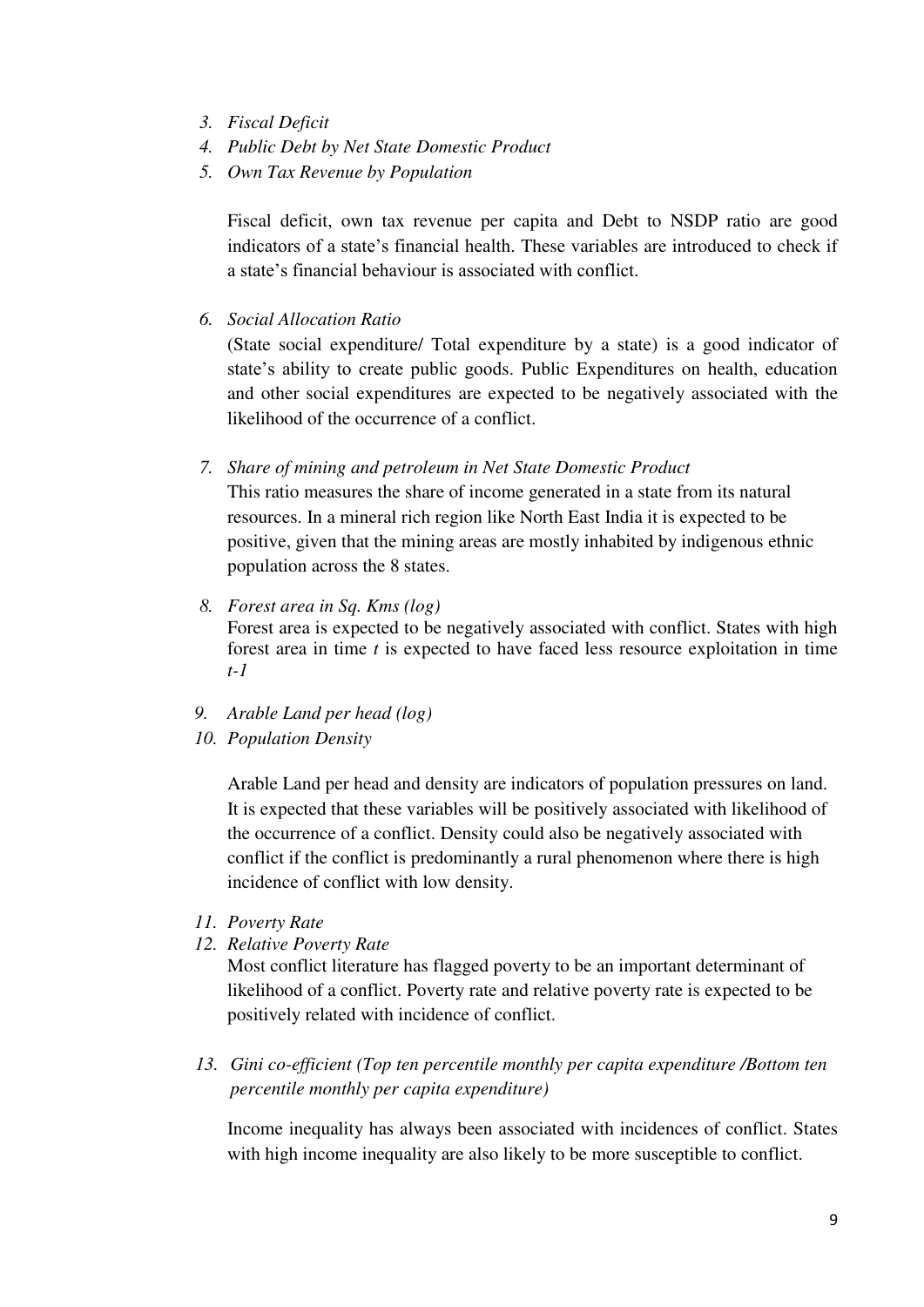#### *Socio- Political Variables(it-1) include*

#### *14. Occurrence or incidence of conflict*

A lagged dependent variable in included in the model. There are two reasons for the inclusion of a lagged dependent variable-First, to control for autocorrelation, and omitted variables (Beck and Katz 1995 and Neumayer 2005). Second, a theoretical reason based on '*violence begets violence'* theory (Kaufman 1996), that on-going conflict in a state tends to affect the conflicts in the next year (Collier and Hoeffler 1998 and Fearon and Laitin 2003). This is expected to be positively associated with the dependent variable. A favourable result may provide us with some evidences of vicious cycles of conflict and low rates of economic growth in these states.

#### *15. Percentage of largest indigenous group in total population*

This variable will act as an indicator for the size of ethnic majority. Much of the recent violence in northeast has been on the lines of ethnic nationalism, xenophobia and illegal migration issues. It would be interesting to explore if the percentage of largest indigenous group in total population is associated with conflict.

*16. Police force per 100,000 people (log)* 

Though the literature on conflict is replete with instances where high *police force to people* ratio was negatively associated with the probability of occurrence of a conflict, in states like Manipur where legislations like the Armed Forces Special Powers  $Act^{10}$  have had an adverse effect, the variable may be even be positively related to conflict.

*17. Neighbours' conflicts* 

Codes 1 for a year if there is a conflict in which casualties are 25 and above and 0 otherwise. Since many states in the region share each other's borders, negative externalities of conflict in neighbouring state may affect a state. This variable is expected to be positively associated with incidences of conflict.

*18. Length of international borders in Kms (log)* 

The illegal migration issue has been one of the major causes for conflict in northeast. Percentage of largest indigenous group in total population may be positively associated with conflict as it reflects polarisation.

- *19. Economic Discrimination index*
- *20. Political Discrimination index*

Indices are macro coding related to the role of public policy and social practice in maintaining or redressing economic and political inequalities of minority groups. Indices are coded on a scale of 0 to 4 in which highest value represents higher

 $\overline{a}$ 

<sup>10</sup> Debates on AFSPA, www.idsa.in/system/files/Monograph7.pdf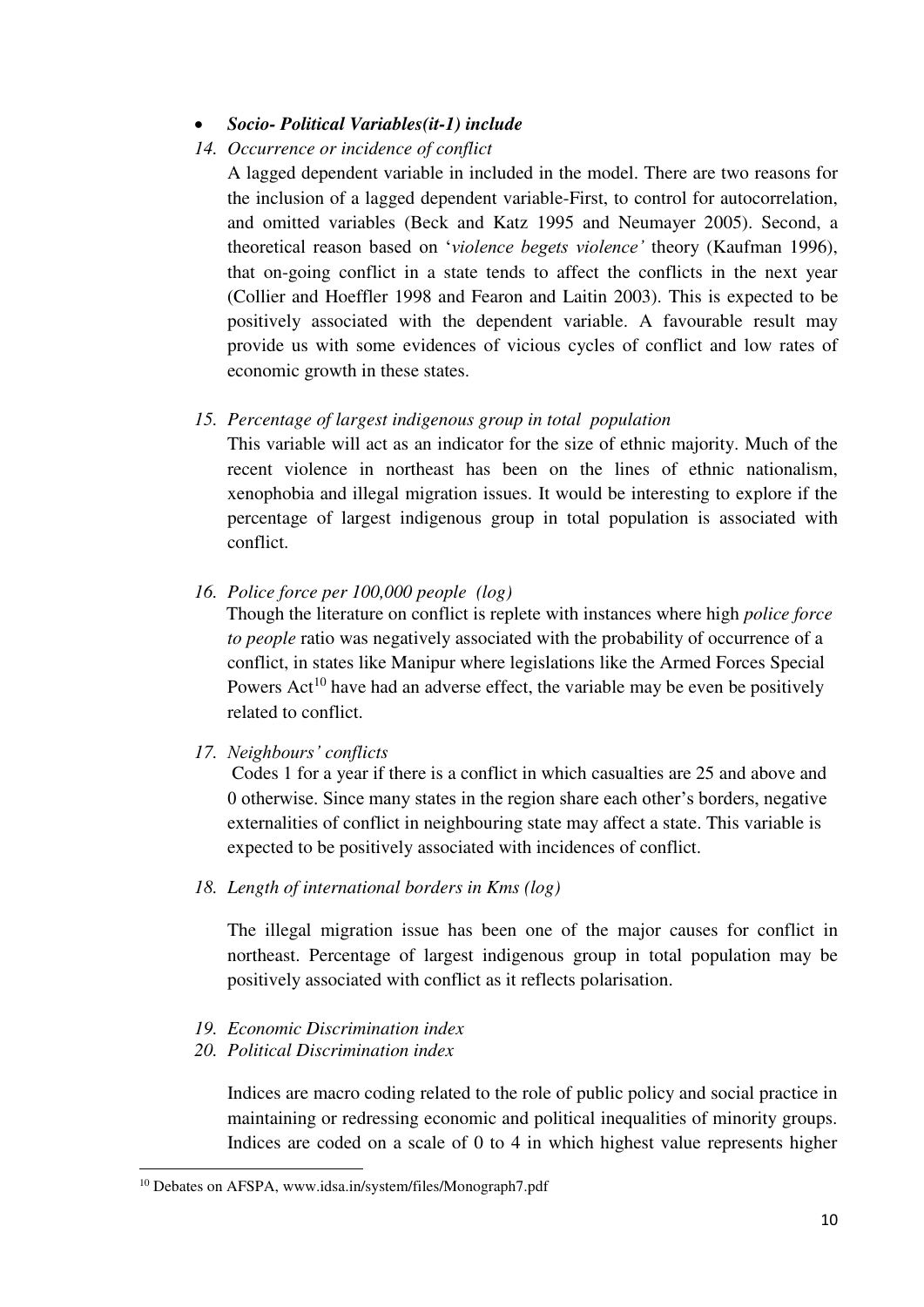discrimination. These indices are expected to be positively associated with incidence of conflict in a state.

#### *Dummies(it) include,*

# *21. A dummy for 6th schedule of Indian constitution*

The 6<sup>th</sup> schedule of Indian constitution provides special provisions for the indigenous population of North East Region in respect of property rights, selfgovernance, and mode of education etc.to safe guard. A dummy with a score of *1* for states under  $6<sup>th</sup>$  schedule and  $0$  otherwise is expected to be positively related

# *22. A dummy for agro climatic zones*

A dummy with a score of 1 for states with a high percentage of hilly area in a state and 0 otherwise is expected to be positively related to conflict as distribution of public goods are generally weak in hilly areas. States with weak distribution of public goods are expected to be prone to incidences conflict.

*23. A dummy for states with high percentage of disturbed areas under Armed Forces Special Powers Act (AFSPA),1958* 

In states like Manipur where legislations like the Armed Forces Special Powers Act have had an adverse effect, the variable may be even positively related to conflict. A dummy with a score of 1 for states with a high percentage<sup>11</sup> of area under AFSPA and 0 otherwise is expected to be positively related.

#### *6.2 Data sources*

 $\overline{a}$ 

The following table details the data sources for each of the variables the study proposes to use.

| <b>Variables</b>                              | Data sources                                                                                                                                                                      |
|-----------------------------------------------|-----------------------------------------------------------------------------------------------------------------------------------------------------------------------------------|
| Occurrence or incidence of Conflict           | Constructed based on UCDP/PRIO dataset of Gleditsch,<br>et al. (2002) Alt. sources : The Correlates of War data,<br>Norwegian Social Science Data Services, Newspaper<br>articles |
| Per capita NSDP                               | <b>Central Statistical Organisation</b>                                                                                                                                           |
| <b>Fiscal Deficit</b>                         | Database on economic indicators, Reserve Bank of India                                                                                                                            |
| Public Debt by NSDP                           | Database on economic indicators, Reserve Bank of India<br>and Central Statistical Organisation                                                                                    |
| Top percentile MPCE/Bottom<br>percentile MPCE | Household Consumer Expenditure, National Sample<br>Survey, various rounds/ Data Tables, Planning                                                                                  |

#### **Table 1.2 Select variables and their data sources**

<sup>&</sup>lt;sup>11</sup> A benchmark may be set to define high percentage of area under  $6<sup>th</sup>$  Schedule / AFSPA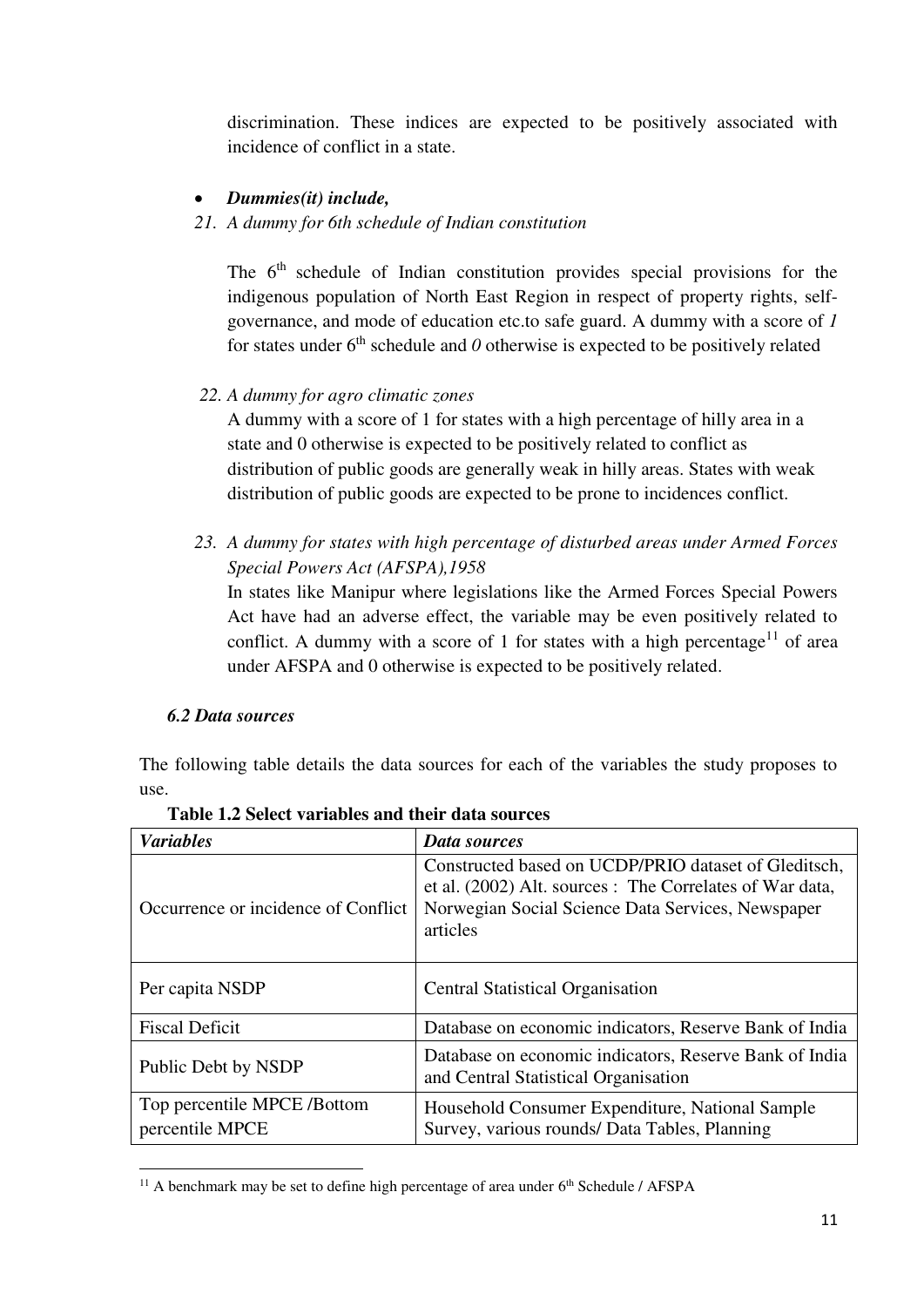| <b>Variables</b>                                                    | <b>Data sources</b>                                                                                                                                                                  |  |
|---------------------------------------------------------------------|--------------------------------------------------------------------------------------------------------------------------------------------------------------------------------------|--|
|                                                                     | commission. The gaps in the series will be interpolated<br>and missing values will be extrapolated.                                                                                  |  |
| Own Tax Revenue by Population                                       | Database on economic indicators, Reserve Bank of India                                                                                                                               |  |
| Social Allocation Ratio                                             | State Budgets, Various years                                                                                                                                                         |  |
| Share of mining and petroleum in<br><b>NSDP</b>                     | <b>Central Statistical Organisation</b>                                                                                                                                              |  |
| Forest area in Sq. Kms (log)                                        | Census of India, Various years                                                                                                                                                       |  |
| Arable Land per head (log)                                          | Census of India, Various years                                                                                                                                                       |  |
| <b>Poverty Rate</b>                                                 | Constructed, based on the data from Planning<br>Commission of India, Government of India.<br>The gaps in the series will be interpolated and missing<br>values will be extrapolated. |  |
| <b>Relative Poverty Rate</b>                                        | Constructed, based on poverty rate data                                                                                                                                              |  |
| Percentage of largest indigenous<br>group in total population (log) | Census of India, Various years                                                                                                                                                       |  |
| Density                                                             | Census of India, Various years                                                                                                                                                       |  |
| Police force per 100,000 people<br>(log)                            | Ministry of Home Affairs, Government of India:<br>http://www.mha.nic.in/                                                                                                             |  |
| Length of international borders a<br>share shares (log)             | Constructed using Maps of north-east Indian states /<br>Google Maps                                                                                                                  |  |
| Economic Discrimination index                                       | Minority At Risk (MAR) database:<br>www.cidcm.umd.edu/mar/                                                                                                                           |  |
| Political Discrimination index                                      | Minority At Risk (MAR) database:<br>www.cidcm.umd.edu/mar/                                                                                                                           |  |
| Neighbours' conflicts                                               | Constructed based on UCDP/PRIO dataset of Gleditsch<br>et al. (2002)                                                                                                                 |  |

*Source: Constructed* 

# **7. Conclusion**

By the end of the study we would be able to acquaint ourselves with the major determinants of violent conflict in North East India and the likelihood of its occurrence. Further we will be able to provide analyses of why economic / political discrimination may increase the risk of armed conflicts. The study will further look at two way causality between growth and incidence of conflict, interpret the results and list suitable policy suggestions for the region.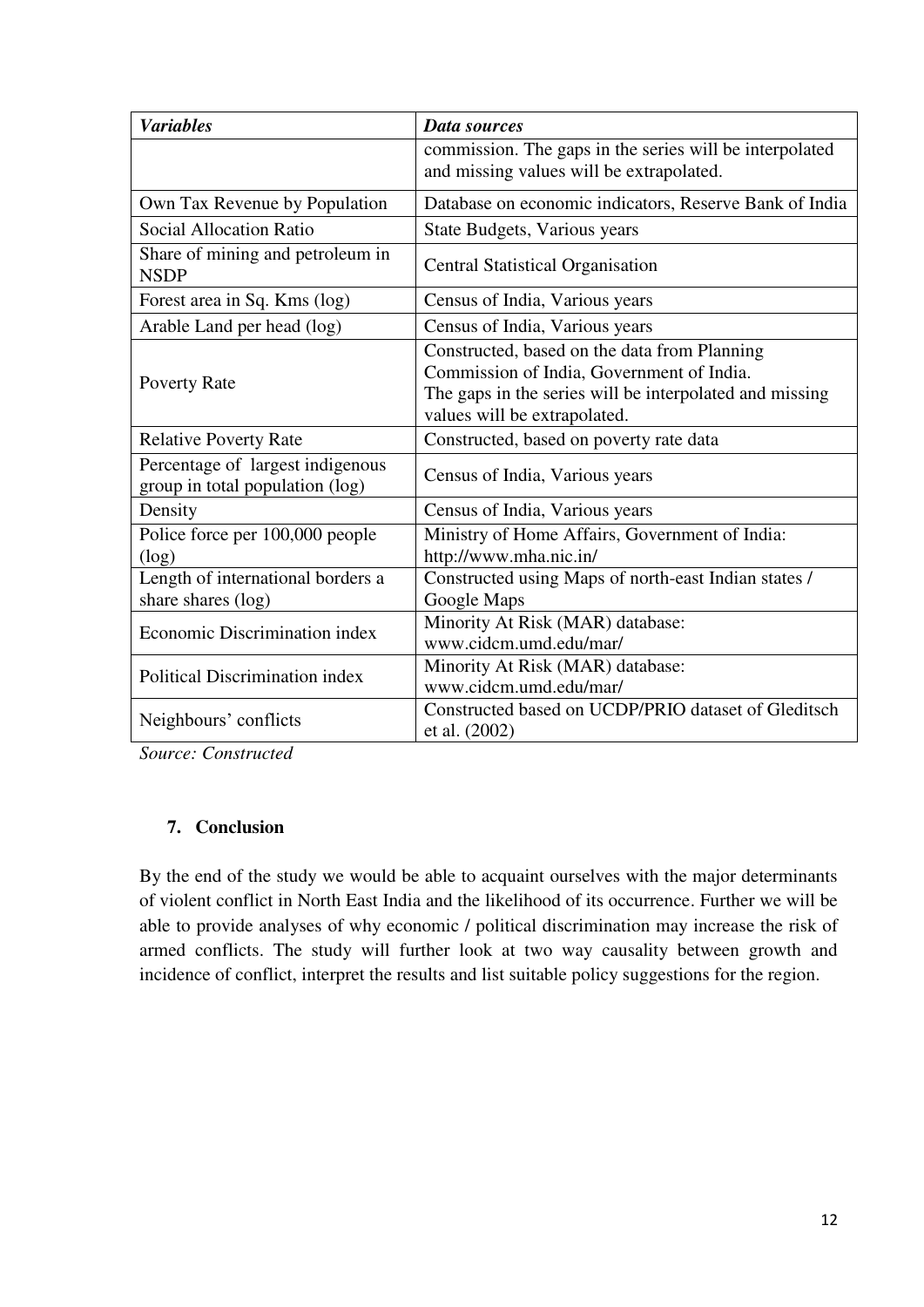#### *Bibliography*

- 1. A.O Hirschman *"The changing tolerance for Income Inequality in the course of economic development"* in S.P Singh(ed.) *'Underdevelopment of Developing Economies'*, Oxford University Press, pp 517-543, 1978
- 2. Alberto Alesina and Eliana La Ferrara, *Ethnic Diversity and Economic Performance*, Journal of Economic Literature, Vol. 43, No. 3 (Sep., 2005), pp. 762-800
- 3. Alberto Alesina, Arnaud Devleeschauwer, William Easterly, Sergio Kurlat, Romain Wacziarg, *Fractionalization* NBER Working Paper No. 9411, 2003
- 4. Alesina, A., and Perrotti R., (1996) *Income Distribution, Political Instability, and Investment*, European Economic Review, 40, 1203-1228.
- 5. Bhagat Oinam,Patterns of Ethnic Conflict in the North-East: A Study on Manipur,Economic and Political Weekly, Vol. 38, No. 21 (May 24-30, 2003), pp. 2031-2037
- 6. Bhattacharjee, J.B.(ed), *Sequences in Development of Northeast India*, Omsons Publication, Guwahati. 1989
- 7. Bhattacharjee, J.B.(ed)*, Studies in Economic History of North East India*, Delhi: Har Anand Publications 1994
- 8. Bhawmik, Subir (1998) *North-East India: The Evolution of Post-Colonial Region*, in: Partha Chatterjee (Ed.). *Wages of Freedom*, New Delhi: Oxford University Press, 1998, p.301.
- 9. Brinkman, H.-J., Attree, L., and Hezir, S., 2013, *'Addressing inequalities as horizontal drivers of conflict in the post-2015 development agenda'*, PBSO and Saferworld.
- *10.* Chakravarty, Satya R *Inequality, Polarization and Conflict : An Analytical Study*
- 11. Chandhoke, N., 2005, *'Of Broken Social Contracts and Ethnic Violence: The Case of Kashmir'*, Working Paper, no. 75, Crisis States Research Centre, London School of Economics and Political Science, London
- 12. Choudhury Abhijit, *Looking at Contemporary Governance in North East India*, Development dynamics in North East India, Ed. Jayanta Kumar Ray, Maulana Abul Kalam Azad Institute of Asian Studies (Calcutta, India)
- 13. Cocodia, J., 2008, '*Exhuming Trends in Ethnic Conflict and Cooperation in Africa: Some Selected States*', African Journal on Conflict Resolution, vol. 8, no. 3, pp. 9-26
- 14. Das N.K. Ethnic identity, *Ethnicity and social stratification in north-east India,* Interindia Publication,1982
- 15. De Soysa, Indra (2002) *Paradise is a Bazaar? Greed, Creed, and Governance in Civil War*, 1989–1999, Journal of Peace Research, 39(4), 395–416.
- 16. De Soysa, Indra and Krishna Chaitanya Vadlamannati (2010) *What Explains Maoists Rebellion? Greed or Grievances: A Sub-National study of India, 1997–2007*, University of Goettingen, mimeo.
- 17. Do, Quy Toan and Lakshmi Iyer (2007) *Poverty, Social Divisions, and Conflict in Nepal*, HBS Finance Working Paper 07-065, Harvard Business School (http://hbswk.hbs.edu/item/5669.html)
- 18. Esteban, Joan, and Debraj Ray. 1999. *"Conflict and Distribution."* Journal of Economic Theory 87(2): 379–415.
- 19. Esteban, Joan, and Debraj Ray. 2008a. "*On the Salience of Ethnic Conflict."* American Economic Review 98 (5): 2185–202.
- 20. Esteban, Joan, and Debraj Ray. 2008b. "*Polarization, Fractionalization and Conflict."* Journal of Peace Research 45 (2): 163–82.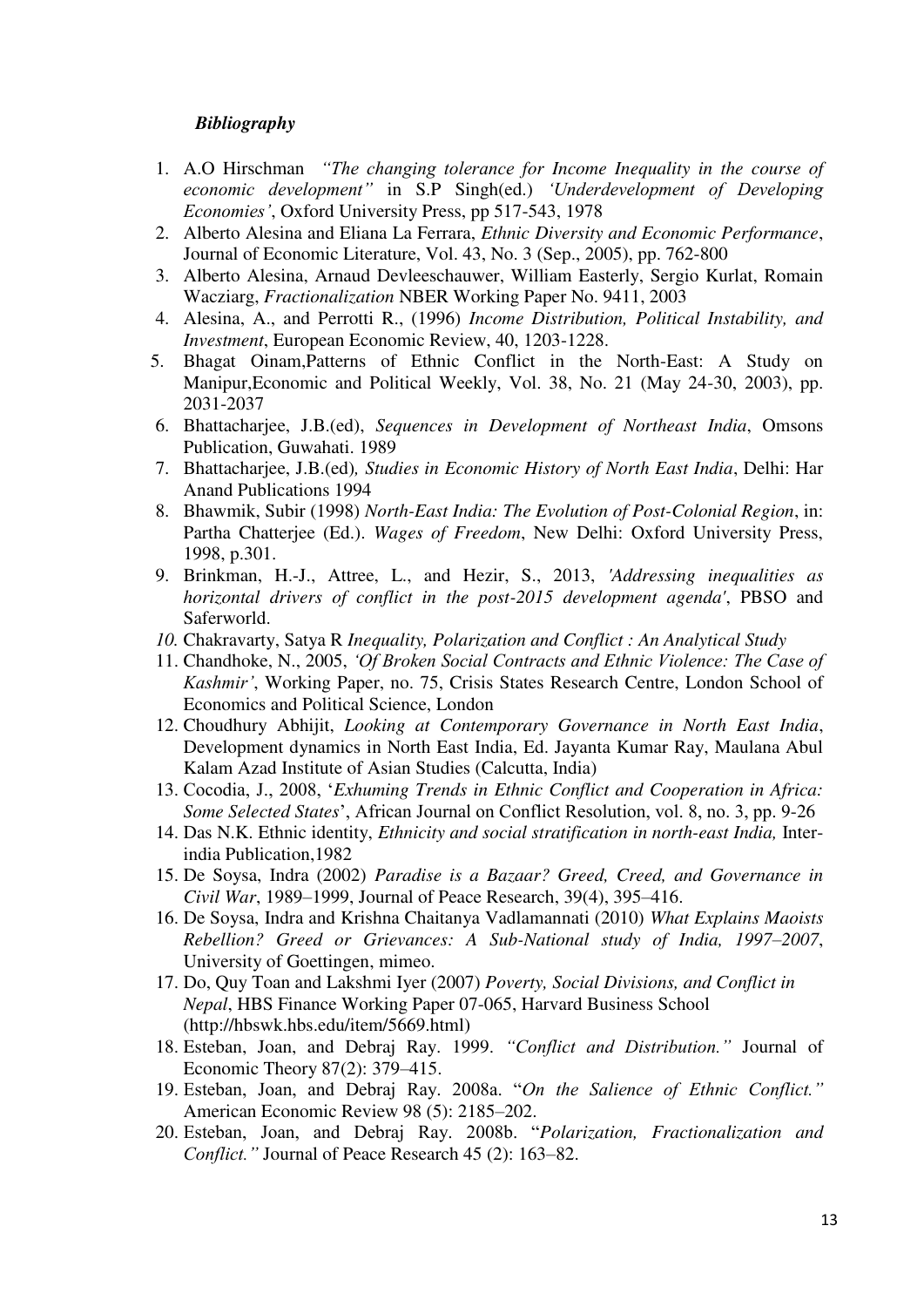- 21. Fearon, James D. (2004) *Why Do Some Civil Wars Last So Much Longer Than Others?* Journal of Peace Research, 41(3), 275-301.
- 22. Fearon, James D. and David D. Laitin (2003) *Ethnicity, Insurgency and Civil War,* American Political Science Review, 97(1), 1–16.
- 23. Garfinkel, Michelle R. and Skaperdas, Stergios (2007) *Economics of Conflict: An Overview*, Handbook of Defence Economics.
- 24. Gleditsch, Nils Petter, Peter Wallensteen, Mikael Eriksson, Margareta Sollenberg and Håvard Strand (2002) *Armed Conflict 1946–2001: A New Dataset*, Journal of Peace Research, 39(5), 615–637.
- 25. Hae S. Kim, *The Determinants of Internal Conflict in the Third World*, The Whitehead Journal of Diplomacy and International Relations,Vol 7, No 2, Summer-Fall, 2006
- *26.* Hazarika, Sanjay, *Land, conflict, identity in India's north-east: negotiating the future, Volume 36, Issues 6–7, August–September 2004, Pages 771–780, Elsevier.*
- 27. Hazarika, Sanjay, *Strangers of the mist :Tales from War and peace from India's Northeast*, Penguin Books India (2000)
- 28. Hegre, Håvard, and Nicholas Sambanis (2006) *Sensitivity Analysis of the Empirical Literature on Civil War Onset*, Journal of Conflict Resolution, 50, 508-535.
- 29. Hegre, Håvard, Ranveig Gissinger and Nils Petter Gleditsch (2003) *Globalization and Internal Conflict,* in Gerald Schneider, Katherine Barbieri and Nils Petter Gleditsch, eds., Globalization and Armed Conflict, Oxford.
- 30. Hoeffler, A., 2012, '*On the Causes of Civil War'*, In the Oxford Handbook of the Economies of Peace and Conflict, Oxford University Press, Oxford
- 31. Homer-Dixon, T. F., 1994, *'Environmental Scarcities and Violent Conflict: Evidence from Cases'*, International Security, vol. 19, no. 1, pp. 5-40
- 32. Javier Gardeazabal, *Linguistic Polarization and Conflict in the Basque Country*, Public Choice, December 2011, Volume 149, Issue 3-4, pp 405-425
- 33. Joan Esteban, Laura Mayoral, and Debraj Ray, *Ethnicity and Conflict: An Empirical Study American Economic Review* 2012, 102(4): 1310–1342
- 34. José G. Montalvo and Marta Reynal-Querol, *Ethnic Polarization, Potential Conflict, and Civil Wars,* The American Economic Review, Vol. 95, No. 3 (Jun., 2005), pp. 796-816
- 35. Joseph Flavian Gomes, *The Political Economy of the Maoist Conflict in India: An Empirical Analysis*, Preliminary Draft, 2011 http://www.uclouvain.be/cps/ucl/doc/core/documents/Gomes.pdf
- 36. Kanbur, R., 2007, '*Poverty and Conflict: The Inequality Link;*, International Peace Academy, New York
- 37. Krishna Chaitanya Vadlamannati, *Why Men Rebel in North-East India? Explaining Armed Rebellion in North-Eastern States of India, 1970–2007*, Journal of Peace Research September 2011 vol. 48 no. 5 605-619
- 38. Lind, J. and Sturman, K., 2002, '*Scarcity and Surfeit: The Ecology of Africa's Conflicts'*, African Centre for Technology Studies and Institute for Security Studies,
- 39. Mansfield, E.D. and Snyder, J., 2007, *'Turbulent Transitions: Why Emerging Democracies Go to War in the Twenty-first Century*', in Leashing the Dogs of War: Conflict Management in a Divided World, eds., C. Crocker, F.O. Hampson, and P. All, United States Institute for Peace, Washington, DC, pp. 161-176
- 40. Mentschel, Binalakshmi Nepram (2007) *Armed Conflict, Small Arms Proliferation and Women's Responses to Armed Violence in India's Northeast*, Working Paper No. 33, South Asia Institute, Department of Political Science, University of Heidelberg, Germany.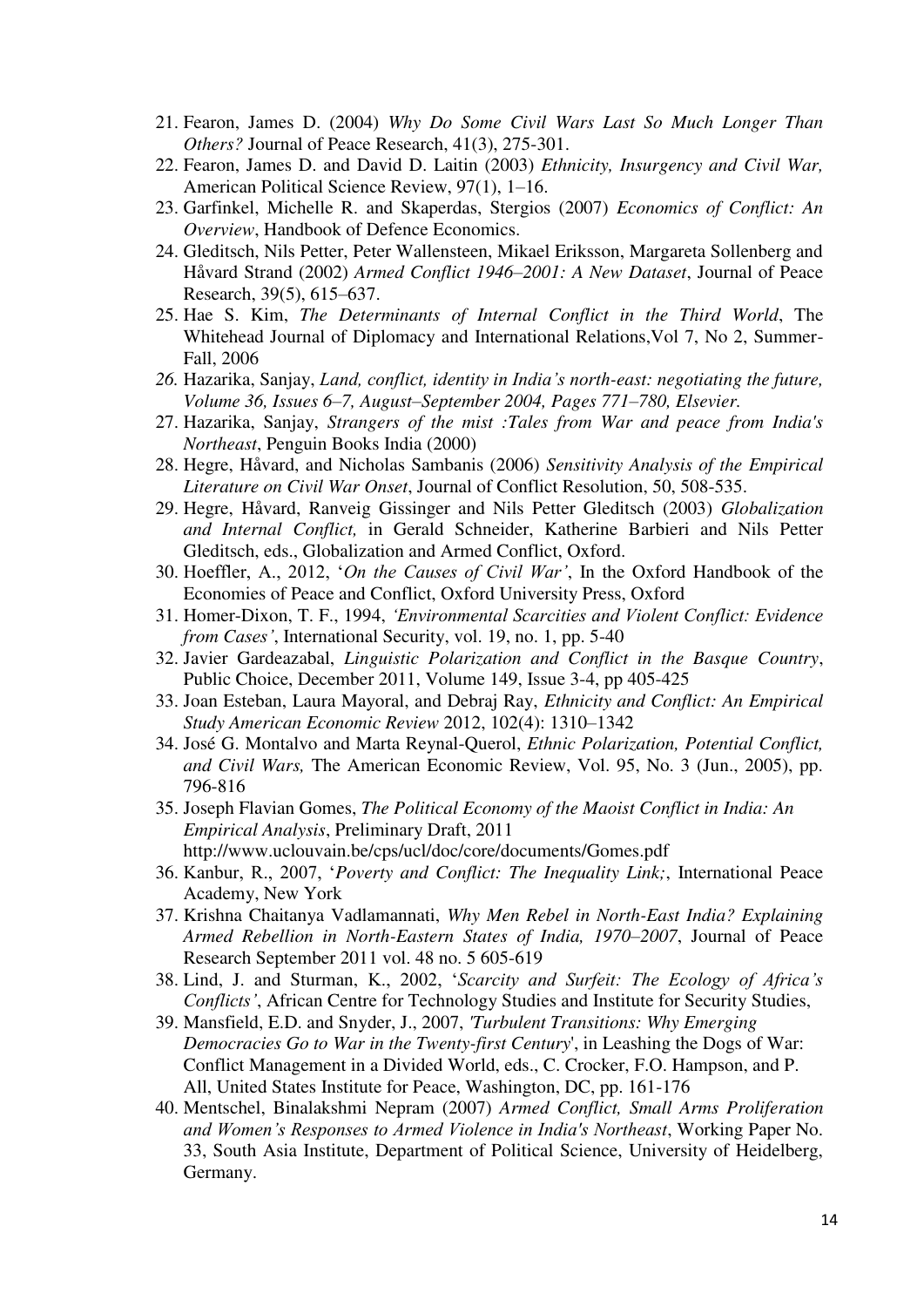- 41. Miklian, J., 2009, 'Nepal's Terai: *Constructing an Ethnic Conflict'*, South Asia Briefing Paper, no. 1, International Peace Research Institute, Oslo
- 42. Murshed, Mansoob and Scott Gates (2005) *Spatial-Horizontal Inequality and the Maoist Insurgency in Nepal*, Review of Development Economics, 9(1), 121-134.
- 43. Nafziger EW, Auvinen J., (2002) *Economic development, inequality, war, and state violence*, World Development, 30(2), 153–163.
- 44. Nag Sajal. *Roots of ethnic conflict: nationality question in North-East India*, Manohar Publications, New Delhi 1990
- 45. Neumayer, Eric (2005) *Do International Human Rights Treaties Improve Respect for Human Rights?*, Journal of Conflict Resolution, 49(6), 925-53
- 46. Ohlson, T., 2008, '*Understanding Causes of War and Peace*', European Journal of International Relations, Vol. 14, No. 1, pp. 133-160
- 47. Olson, Mancur (1965) *The Logic of Collective Action: Public Good and the Theory of Groups*, Cambridge MA: Harvard University Press.
- 48. Ostby, Gudrun (2008a) *Polarization, Horizontal Inequalities and Violent Civil Conflict*, Journal of Peace Research, 45(2), 143–162.
- 49. Ostby, Gudrun (2008b) Inequalities, *the Political Environment and Civil Conflict: Evidence from 55 Developing Countries, in Frances Stewart*, ed., Horizontal Inequalities and Conflict: Understanding Group Violence in Multiethnic Societies. Basingstoke: Palgrave Macmillan (136–157).
- 50. Ostby, Gudrun, Ragnhild Nordås and Jan Ketil Rød (2009) *Regional Inequalities and Civil Conflict in Sub-Saharan Africa*, International Studies Quarterly, 53(2), 301– 324.
- 51. Prabhakra, M. S, *"Is North-East India Landlocked*", Economic and Political Weekly, vo. 39, no. 42, pp.4606-4608., 2004
- 52. Pretoria
- 53. Remoe, Katinka Sætersdal (2010) *Grievance, Greed and Feasibility in internal conflict: What explains the Naxalite insurgency in India?* An Empirical test across Indian states from 1997-2007, Msc thesis, Norwegian University of Science and Technology: Trondheim.
- 54. Sen, A., 2008, *'Violence, Identity and Poverty'*, Journal of Peace Research, vol. 45, pp.5-15
- 55. Smith, D., 2004, '*Trends and Causes of Armed Conflict*', Bergh of Research Centre for Constructive Conflict Management, Berlin
- 56. Stewart F., Brown G.K., Langer A., 2008, *'Major Findings and Conclusions on the Relationship Between Horizontal Inequalities and Conflic*t', in Stewart, F. (ed.)'Horizontal Inequalities and Conflict: Understanding Group Violence in Multiethnic Societies', Palgrave Macmillan
- 57. U. A. Shimray,Socio-Political Unrest in the Region Called North-East India, Economic and Political Weekly, Vol. 39, No. 42 (Oct. 16-22, 2004), pp. 4637-4643
- 58. Urdal, Henrik (2007) *The Demographics of Political Violence: Youth Bulges, Insecurity and Conflict* in Lael Brainard and Derek Chollet, eds, Too Poor for Peace? Global Poverty, Conflict and Security in the 21st Century, Washington, DC: Brookings Institution Press (90–100)
- 59. Urdal, Henrik (2008) *Population, Resources and Violent Conflict: A Sub-National Study of India* 1956-2002, Journal of Conflict Resolution, 52(4), 590-617.
- 60. Van de Good, Luc, Rupesinghe Kumar and Sciarone Paul, (1996) eds. *Between Development and Destruction: An Enquiry into the Causes of Conflict in Post-Colonial States*, The Hague: The Netherlands Ministry of Foreign Affairs.